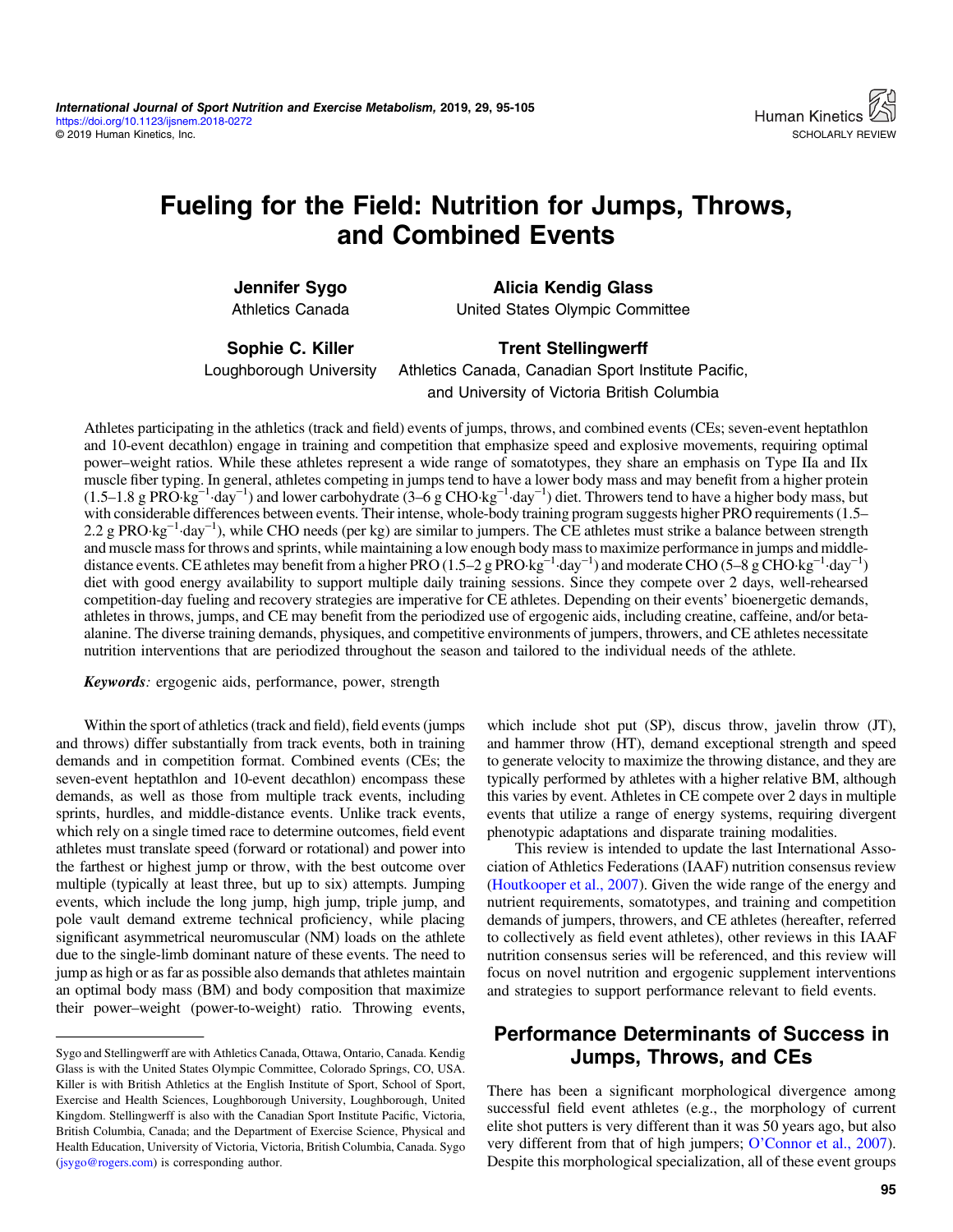require superlative speed and explosive strength and power, and are highly influenced by structural and mechanical factors, such as absolute peak force, rate of force development, BM, and height [\(Weyand & Davis, 2005](#page-10-0); [Weyand et al., 2010\)](#page-10-0). Underpinning these structural and mechanical determinants of performance is a predominance of fast-twitch Type II muscle fibers (Type IIa and IIx; [Billeter et al., 2003](#page-8-0); [Costill et al., 1976](#page-8-0); [Trappe et al., 2015](#page-9-0)). Human peak muscle strength and power, of particular relevance to the throwing events, are thought to be primarily determined by the fiber typing of the protagonist muscles, the magnitude of the muscle mass to apply force and velocity, and the NM activation required to complete a specific skill ([Moritani, 2005](#page-9-0)).

The biological limit to running speed appears to be limited by the minimum time needed (ground contact time or time under tension) to apply large forces, which is related to fast-twitch fiber typing [\(Weyand et al., 2000,](#page-10-0) [2010](#page-10-0)). There are also strong correlations between maximum running speed and various vertical and horizontal jump heights [\(Loturco et al., 2015](#page-9-0)). Given that training has a limited impact on fiber typing, the most effective training strategies for jumping and throwing events will probably involve high-speed limb extensor force production in the primary limb (i.e., take-off leg in jumpers or throwing arm in throwers). Notably, the biomechanical and structural factors are very similar for sprinters and jumpers, given the similar speed and explosive factors linked to performance [\(Loturco et al., 2015\)](#page-9-0). By extension, performance for sprinters, and presumably jumpers, can additionally be influenced by increased force while decreasing ground contact time. This can be achieved through increased tendon stiffness, ideally without excessively increasing the BM, unless the athlete is force limited by skeletal mass function [\(Weyand et al., 2010](#page-10-0)). In this regard, nutrition can play a role, as emerging data suggest that there may be nutritional interventions that can influence tendon stiffness ([Close et al., 2018](#page-8-0)), along with the direct influence nutrition has on an athlete's BM.

Although competition performance in field events is significantly influenced by structural and myocellular factors, the training regimes of field event athletes can place a significant, and perhaps surprising, demand on bioenergetic substrate availability. For example, vastus lateralis glycogen content decreased by 23%, 40%, and 44% in Type I, IIa, and IIx muscle fibers, respectively, after a 45-min weight room session [\(Koopman et al., 2006\)](#page-8-0). Furthermore, the significant utilization of glycogen (Figure 1, Panel b) and aerobic oxidation of pyruvate (oxidative phosphorylation; Figure 1, Panel a) has been observed during repeat sprints (three sets of 30″ cycling sprints with 4′ rests; [Parolin et al., 1999](#page-9-0)). The primary substrate for adenosine triphosphate production within the first ∼5–6 s of maximal sprint efforts is phosphocreatine. However, beyond 6 s, and over repeated sprints, the majority of adenosine triphosphate is produced from glycolysis and pyruvate-derived oxidative phosphorylation from muscle glycogen breakdown (Figure 1), with both muscle phosphocreatine and glycogen concentrations having potent nutritional influences. These bioenergetic constraints have relevance for speed/power athletes who may engage in multiple bursts of activity during training and/or competition.

Success in CE demands that athletes consider each of these performance determinants, while balancing "trade-offs" between antagonistic pairs of ecologically and genetically relevant traits (e.g., the choice between speed vs. endurance development). In an analysis of 600 world-class decathletes (>8,000 points in the decathlon), conflicting or synergistic morphological (BM, height, or limb proportions) and fiber-type requirements dictated correlations in relative performance between events; for example, 1,500-m performance was negatively correlated with SP and 100-m perfor-mance ([Van Damme et al., 2002\)](#page-9-0). Consequently, given that nearly all the specific events in the heptathlon and decathlon require maximum speed and explosive strength, much of the emphasis to optimize performance should focus here.

Altogether, there are substantially different technical skill requirements between the various field events, with the major performance determinant being either structural (fiber typing) and/or mechanical (technical proficiency) in nature. Accordingly, nutrition interventions that target optimal event-specific body composition are of primary importance. Second, elite field event athletes engage in six to 12 training sessions per week, many with high phosphocreatine and glycogen and NM dependence; thus, optimizing the availability of appropriate substrates and recovery via nutrition is critical.

# General Nutrition Strategies to Support Training Adaptations

An appreciation of the NM demands of field event athletes can be useful for estimating the potential energetic costs of their event. Table [1](#page-2-0) demonstrates that field event athletes spend a small amount



Figure 1 — Glycogen utilization (Panel a) and ATP turnover rate (Panel b) from PCr hydrolysis, glycolysis and oxidative phosphorylation throughout a first 30" and third 30" cycling sprint (on 4' rests). Data adapted from Parolin et al., [\(1999\)](#page-9-0). ATP = adenosine triphosphate; PCr = phosphocreatine. \*Significantly different from rest within same trial.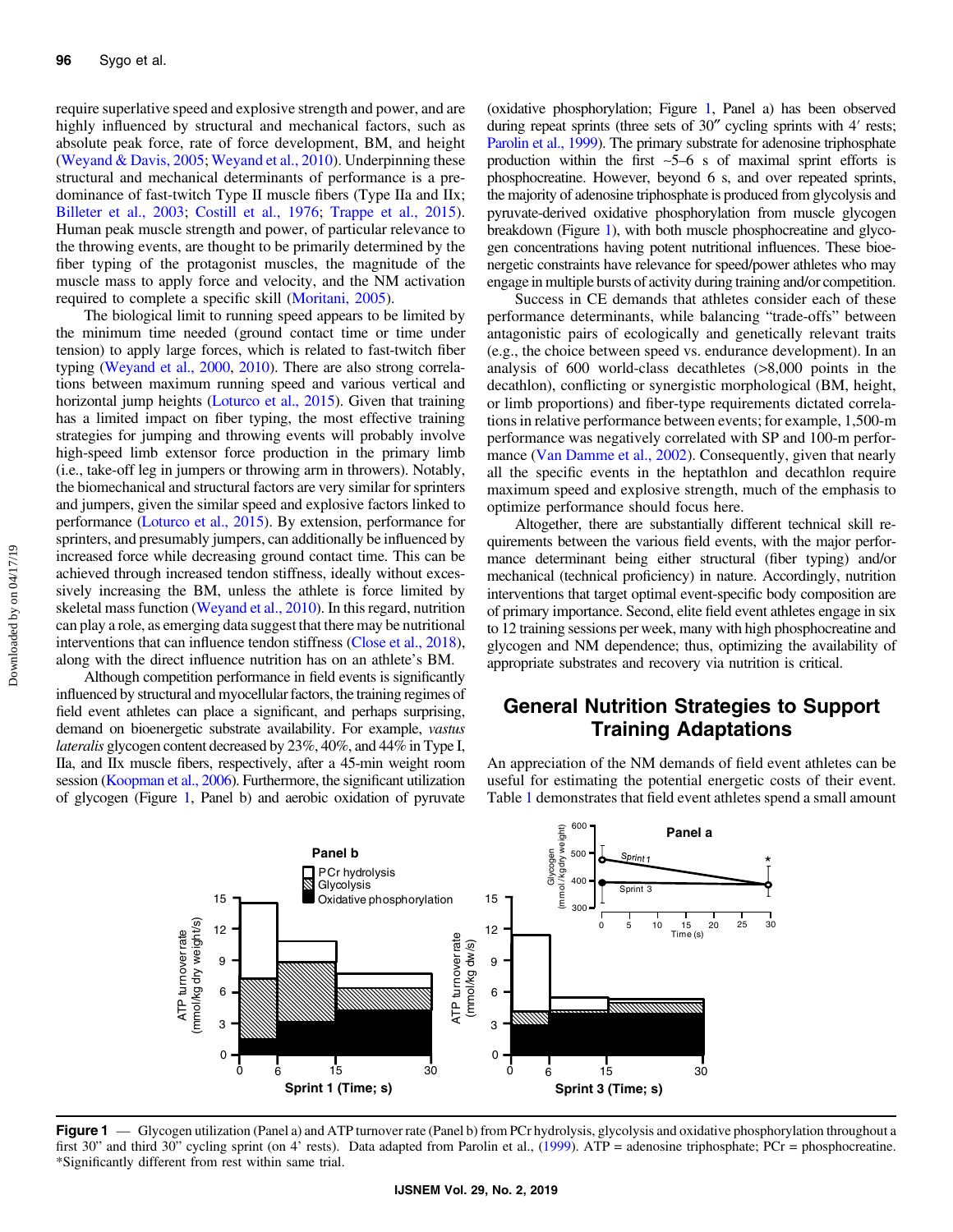<span id="page-2-0"></span>of time competing, or accumulating time under tension. Indeed, most field events accumulate only 1–5% of the estimated ∼700 s time under tension for a typical 5,000-m race (Table 1). However, these athletes also spend a lot of time in the field of play between attempts. The specifics of training across these event groups is too varied to present here, but an individual approach to analyzing training demands, as outlined in Table 1, might be considered and should also include weight-room activities, as well as an appreciation of nonactivity thermogenesis (e.g., daily step counts). For example, technical high jump workouts tend to be very short, with long rest periods between jumps, and thus, not energetically costly. Conversely, heavily muscled shot putters may have periods of the season where the total training demands are very high and incredibly energetically expensive.

# Nutrition Strategies to Support Training Adaptations for Jumpers

Olympic-level jumpers typically train 2–4 hr/day, 5–6 days/week at varying intensities that include event-specific training along with separate plyometric and strength training sessions ([Schiffer, 2011,](#page-9-0) [2012](#page-9-0)). Training and weight room sessions can be back-to-back on the same day or separated by a few hours for recovery. The volumes

of aerobic and anaerobic training will fluctuate throughout the season, but technique and explosive speed development is a persistent focus [\(Schiffer, 2011,](#page-9-0) [2012](#page-9-0)). The lower NM and energetic demands of the anaerobic-dominant training regimen suggest that athletes may be best served by a low–moderate-carbohydrate (CHO) diet to support high-intensity, low-volume training energy and recovery demands, along with a moderately high-protein (PRO) intake to support muscle protein synthesis (MPS; Table 2; [Slater & Phillips, 2011](#page-9-0)).

Early season training blocks focus on higher volumes paired with technical and strength training. These training sessions include repeated high intensity and volume efforts, with increased reliance on CHO-derived glycolytic adenosine triphosphate production. The training volume typically decreases as the season progresses, with an increased focus on jump technique and increasing speed and power in the weight room ([Schiffer, 2011](#page-9-0)). Thus, daily CHO requirements may be lower during the precompetition phase compared with the general preparation phase, and they may remain lower as a competition approaches (i.e.,  $3-5$  g CHO·kg<sup>-1</sup>.  $day^{-1}$  vs. 5–7 g CHO·kg<sup>-1</sup>·day<sup>-1</sup>, respectively; Table 2; [Thomas](#page-9-0) [et al., 2016\)](#page-9-0). The PRO requirements in the general preparation phase may also be elevated due to the increased muscle repair associated with bounding and landing ([Hector & Phillips, 2018](#page-8-0)).

#### Table 1 Estimated Event Times and Structural Demands Across Several of the Jumps, Throws, and the Decathlon During Competition

|             | <b>Competition</b>                   |                                                |                                                                      |                                                            |                                                              |
|-------------|--------------------------------------|------------------------------------------------|----------------------------------------------------------------------|------------------------------------------------------------|--------------------------------------------------------------|
|             | Single-trial<br>execution<br>time(s) | Single-trial<br>time under<br>tension $(ms)^a$ | <b>Total estimated</b><br>time in the field<br>of play (stadium, hr) | <b>Total</b><br>accumulated<br>event time (s) <sup>b</sup> | <b>Total accumulated</b><br>event time under<br>tension (ms) |
| High jump   | $2.5 - 4.5$                          | 1,250-1,750                                    | $2 - 4$                                                              | $35 - 63$                                                  | 17,500-24,500                                                |
| Triple jump | $6.0 - 7.5$                          | 1.500–2.750                                    | $2 - 4$                                                              | $54.0 - 67.5$                                              | 13,500-24,750                                                |
| Shot put    | $0.8 - 1.5$                          | 800-1.500                                      | $2 - 4$                                                              | $7.2 - 13.5$                                               | 7,200-13,500                                                 |
| Decathlon   | $N/A$ -10 events                     | $N/A$ -10 events                               | $6 - 10$                                                             | 480-550                                                    | 230,000-260,000                                              |

Note. Data estimated from video measurements and feature typical ranges across male and female athletes. All estimates within do not include time for warm-up or reactivation between attempts, but could potentially add 25–50% (individual variability) to the total estimated time in the field of play. N/A = not applicable. For simplicity, all events featuring running a standard ground contact time of 125 ms and 200 steps per minute were implemented to calculate time under tension. <sup>b</sup>Total time spent physically competing, assuming a maximum number of potential attempts and competition rounds. For the jumps, a standard number of 14 jumps was implemented (total number of average qualifier and final jumps).

#### Table 2 Predicted Nutrient Requirements for Jumps, Throws, and CE by Discipline

| <b>Event</b>  | Energy (kcal/day)                        | Protein $(g \cdot kg^{-1} \cdot day^{-1})$                                              | Carbohydrates<br>$(g \cdot kg^{-1} \cdot day^{-1})$                                                      | Fat $(g \cdot kg^{-1} \cdot day^{-1})$                  |
|---------------|------------------------------------------|-----------------------------------------------------------------------------------------|----------------------------------------------------------------------------------------------------------|---------------------------------------------------------|
| Jumps         | $2,500-3,200$ (F)<br>$3,000-3,600$ (M)   | $1.5-1.8$ (higher end of range)<br>during periods of intentional<br>energy restriction) | $3.0 - 6.0$<br>(HJ typically lower than TJ, LJ,<br>and PV)                                               | $1.0-1.2$ , or as needed to meet<br>energy requirements |
| <b>Throws</b> | $3,200-4,400$ (F)<br>$3,600 - 5,400$ (M) | $1.5-2.2$ (higher due to whole-<br>body exercise)                                       | $3.0 - 6.0$<br>(JT typically higher than SP, DT,<br>and HT due to energy demands<br>training for run-up) | $0.8-1.5$ , or as needed to meet<br>energy requirements |
| Decathlon     | $3.500 - 4.200$ (M)                      | $1.5-2.0$ (higher due to whole-<br>body exercise)                                       | $5.0 - 8.0$                                                                                              | $1.0-1.5$ , or as needed to meet<br>energy requirements |
| Heptathlon    | $3,100-3,800$ (F)                        | $1.5-2.0$ (higher due to whole-<br>body exercise)                                       | $5.0 - 8.0$                                                                                              | $1.0-1.5$ , or as needed to meet<br>energy requirements |

Note. Energy requirements reflect energy balance and may be adjusted during periods of intentional changes in body mass or composition. Nutrient requirements are assumed to be similar between genders unless otherwise noted [\(Bell et al., 2015](#page-8-0); [Burke et al., 2011;](#page-8-0) [Coelho Rabello Lima et al., 2015;](#page-8-0) [Faber et al., 1990](#page-8-0); [Moore et al., 2009](#page-9-0), [2012;](#page-9-0) [Samia & Youssef, 2013;](#page-9-0) [Slater & Phillips, 2011](#page-9-0); [Thomas et al., 2016\)](#page-9-0). CE = combined event; LJ = long jump; HJ = high jump; TJ = triple jump; PV = pole vault;  $SP = shot put; HT = hammer throw; DT = discus throw; JT = javelin throw; M = male; F = female.$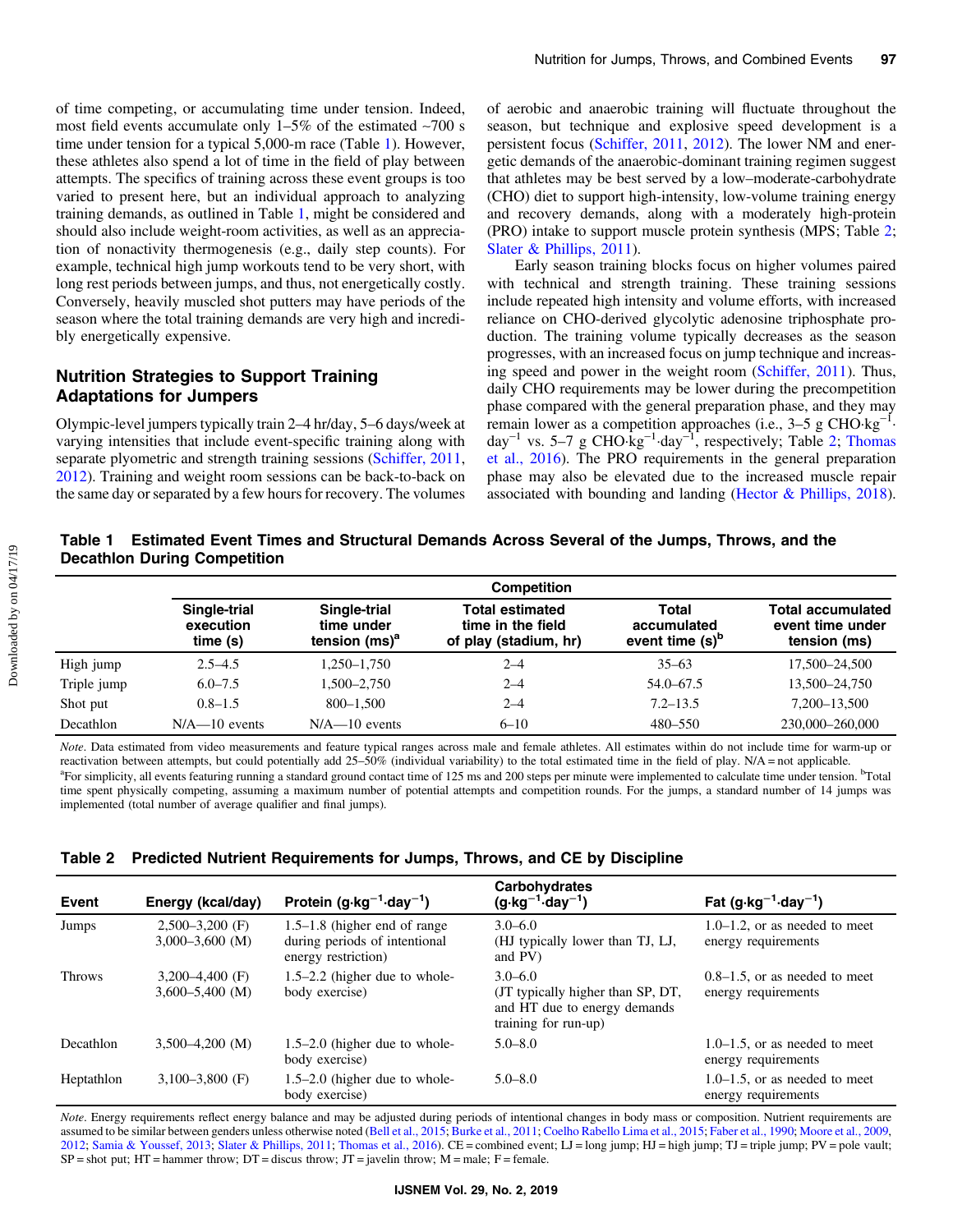Conversely, small, frequent doses of high-quality PRO (∼0.25–  $0.3$  g PRO·kg<sup>-1</sup>·dose<sup>-1</sup>; Table [2](#page-2-0)) can reduce muscle damage during longer or back-to-back training sessions (∼90–120 min) and preserve muscle mass leading into the competition phase (Phillips  $\&$ [Van Loon, 2011;](#page-9-0) [Thomas et al., 2016\)](#page-9-0).

While the nutrition plan for jumpers should address the trainingspecific requirements of developing speed and power, while also supporting good energy availability to fuel training and prevent injury and illness, occasionally, brief periods of modest energy deficit may be required to help jumpers to attain peak power-to-weight ratio for competition. This periodized approach to fueling can optimize quickness and support maximum power generation with a lower BM; however, athletes should be advised that long-term focus on achievement or maintenance of low BM can result in low-energy availability (LEA), leading to compromised health and an increased risk of injury, including relative energy deficiency in sport [\(Melin](#page-9-0) [et al., 2018;](#page-9-0) [Mountjoy et al., 2018](#page-9-0)). When possible, athletes should address BM and composition changes months in advance of competition, with the support of professional counseling. Education should focus on careful timing of nutrient and energy intake (EI) to decrease metabolic stress associated with inadequate fueling associated with the increased risk of adverse performance [\(Mountjoy et al., 2018\)](#page-9-0).

Competition season varies for each athlete and often includes heavy international travel. The training volume will drop considerably, due in part to long travel days and reduced time spent on strength training. With these changes in training demands, PRO intake should be prioritized and adequate to preserve lean mass (LM) and strength (Hector  $&$  Phillips, 2018). CHO needs may decrease during this phase (i.e.,  $3-5 \text{ g }$  CHO·kg<sup>-1</sup>·day<sup>-1</sup>), but still need to be strategically implemented around training and competition to support performance.

#### Nutrition Strategies to Support Training Adaptations for Throwers

Olympic throwers typically train 2–4 h/day, 5–6 days/week. Their workouts tend to include both a throwing session and a weight room session that may include Olympic lifts, plyometrics, and other training strategies that emphasize power from the legs, torso, and arms necessary to maximize the velocity of the throw. As with all athletes, energy demands can vary throughout the training cycle, with increased demands during heavy lifting phases, but also during periods when many throws are completed during training, as the process of retrieval of the throwing implement can potentially add thousands of extra steps per day. The energy requirements of throwers can vary by event; for example, JT may expend additional energy from speed training as part of their run-up/ approach, while the hammer throw and JT may have higher energy demands due to repeated implement retrieval in the field.

Despite being one of the earliest contested Olympic events, there is a paucity of data characterizing diet and body composition, or the relationship between these parameters and performance success in throwers. Using food journals from 37 national age-level throwers, Faber et al. [\(1990\)](#page-8-0) estimated that male throwers consume an average of 3,485 kcal/day, along with 3.5 g CHO·kg<sup>-1</sup>·day<sup>-1</sup>, 1.6 g fat·kg<sup>-1</sup>·day<sup>-1</sup>, and 1.7 g PRO·kg<sup>-1</sup>·day<sup>-1</sup>. This is less than the estimated energy requirement of 4,328 kcal/day for athletes of the same dimensions training 2 h/day ([Cunningham, 1980](#page-8-0)). Female throwers in the same study reported consuming 2,215 kcal/day, suggesting significant underreporting, as even a moderately active female of similar dimensions would have a predicted energy requirement of 2,956 kcal/day [\(Cunningham, 1980\)](#page-8-0).

Based on the current state of knowledge in PRO metabolism to optimize MPS, a diet high in PRO appears to be appropriate for both male and female throwers (Table [2](#page-2-0)), including ∼0.3–0.4 g PRO·kg<sup>-1</sup>·dose<sup>-1</sup>, a threshold that has been associated with maximal MPS [\(Moore et al., 2009,](#page-9-0) [2012;](#page-9-0) [Stokes et al., 2018](#page-9-0)). Throwers seeking gains in muscle mass may also benefit from a prebed bolus of 40 g or more (∼0.3 g/kg) to support MPS and recovery overnight [\(Res et al., 2012](#page-9-0); [Snijders et al., 2015\)](#page-9-0).

Since intense resistance training places significant demands on muscle glycogen stores [\(Koopman et al., 2006](#page-8-0)), throwers tend to have increased CHO needs during heavy lifting phases versus the competition phase. In general, however, throwers' CHO needs by BM may be low–moderate (Table [2](#page-2-0)), yet relatively high in absolute terms compared with jumpers or CE athletes, due to their higher BM. Future research should endeavor to characterize the energy demands of training, as well as the dietary habits of throwers.

While sweat rate and fluid balance studies on throwers are lacking, their larger body surface area and higher subcutaneous body fat compared with other athletes can impair heat exchange, serving as a barrier to heat loss (O'[Connor et al., 2007\)](#page-9-0). This, combined with prolonged training or competition, often conducted in heat and direct sunlight, suggests that throwers could be prone to dehydration. Care should be taken to ensure adequate hydration for throwers, especially during competition, when athletes may have limited to no shade for extended periods of time.

#### Nutrition Strategies to Support Training Adaptations for CE Athletes

The CE athletes typically engage in 3–6 h of training, covering three to five events per day, 5–6 days per week. Fueling for and recovering from each of these numerous daily training sessions becomes a challenge for these athletes due to the limited facilities to keep and prepare food, limitations on time to consume and digest food before the next session, tolerance for food in the gut during training sessions, and a strain on logistical planning to consume enough calories, especially when training extends into typical meal times (personal observations of elite CE athletes).

Preseason training for CE athletes focuses on both higher volume aerobic and anaerobic sessions [\(Schiffer, 2011](#page-9-0), [2012](#page-9-0)). These sessions are best completed with adequate CHO and energy availability (e.g., by consuming 1–2 g CHO/kg BM in the hours prior to longer training sessions) to support optimal training adaptations, while realizing limitations of gut tolerance prior to training with high intakes of CHO ([Thomas et al., 2016\)](#page-9-0). Compared with the off season, PRO needs are increased (1.5–2 g PRO·kg<sup>-1</sup>·day<sup>-1</sup>; Table [2\)](#page-2-0), with intakes split into smaller meals and snacks, positioned around the training sessions [\(Areta et al.,](#page-8-0) [2013](#page-8-0); [Phillips & Van Loon, 2011](#page-9-0)). Athletes may benefit from an emphasis on consuming sufficient energy earlier in the day to fuel morning training and recover for afternoon sessions, with reduced EI in the evening, if necessary, to offset earlier increased EI [\(Hector](#page-8-0) [& Phillips, 2018](#page-8-0)).

Preparation phases of training introduce more event-specific technical work, with increased strength and conditioning volume [\(Schiffer, 2011,](#page-9-0) [2012\)](#page-9-0). When the training load is at its highest, CE athletes can be at risk of energy imbalances, injuries, overtraining, and other LEA symptoms, similar to those previously reported in sprinters [\(Sygo et al., 2018](#page-9-0)). Thus, quickly absorbed and easily digested CHO and PRO snacks are needed for these training days, and can include both commercially made products and whole foods, such as sport drinks, PRO shakes, sport bars, gels, pureed

Downloaded by on 04/17/19 Downloaded by on 04/17/19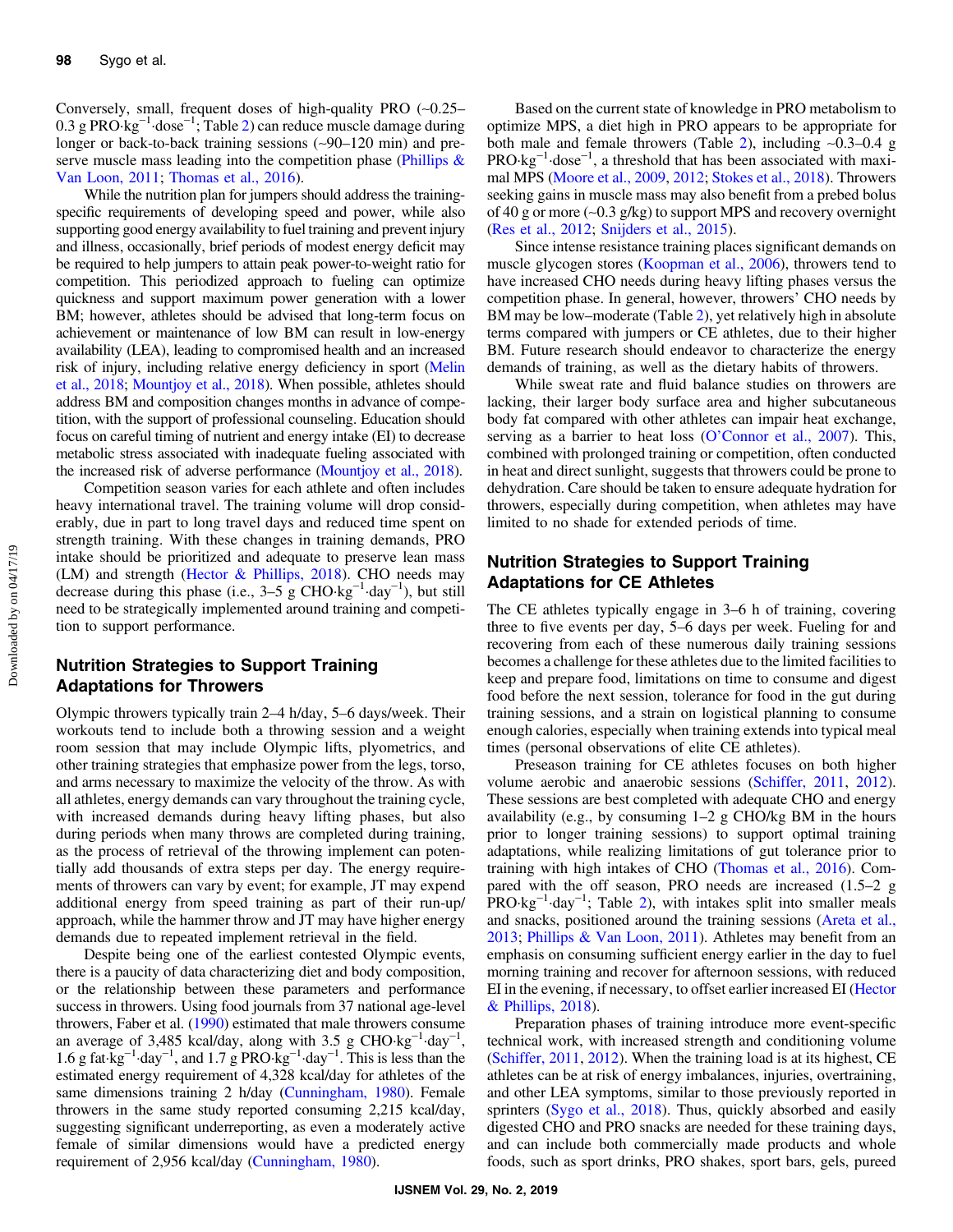fruit pouches, trail mixes, peanut butter sandwiches, fruit and yogurt smoothies, and meat and cheese sandwiches.

The precompetition and competition phases sharpen discipline-specific skills, while building strength, power, and speed into each event. Athletes will often only compete in two to four full CE competitions per season, as these competition days are mentally and physically draining. This switch from training to competition necessitates a focus on nutrient-dense foods to encourage recovery and support immune function, while maintaining a favorable body composition.

# Periodized Body Composition for Jumpers, Throwers, and CE Athletes

Jumping events require maximum speed paired with explosive power to launch an athlete's body weight horizontally or vertically. Therefore, jumpers must focus on power-to-weight ratio, particularly in the competitive phase, to optimize speed and ease of flight. From the beginning of the season, strength gains and the training load may increase LM, but strategic caloric manipulation that prioritizes lower energy density, higher nutrient food choices, and timing of the ingestion of CHO and PRO, along with event-specific strength work, can help athletes to control BM gains that may decrease power-to-weight ratio. Ideally, any changes in BM that do occur should be gradual, since sudden changes in BM may affect the maximal approach speed and jumping technique. Equally important is an avoidance of excessive and lengthy dietary restrictions leading to LEA and associated negative health and performance outcomes [\(Melin et al., 2018](#page-9-0); [Mountjoy et al., 2018](#page-9-0)).

Throwing success is largely determined by the ability of the athlete to generate the largest amount of force from their legs, trunk, shoulders, and throwing arm in the shortest amount of time. Since force development is affected by both mass and velocity, the throwers' training plan should be designed to support the highest BM possible that does not compromise velocity. A third variable affecting throwing performance are technical components optimizing the moment of force, including precise body positioning and center of gravity [\(Liset, 2006](#page-9-0)). Accordingly, athletes at a lower BM might still be able to succeed if they have more technical skill. This is especially true in throwing events that rely more heavily on body position and technique, such as the rotational SP versus the traditional glide position. In fact, a recent study on male SP reported that, despite no change in BM or LM over a 12-week training block, the mean rotational throwing distance increased by ∼1 m, suggesting that improvements to technique and velocity may be more important to performance than strictly adding LM [\(Kyriazis et al., 2010\)](#page-8-0).

Nutrition interventions to manage body composition for throwers should emphasize meeting energy requirements and appropriately individualized body and LM for each event. For example, JT athletes must consider the benefits of greater force production associated with a higher LM versus lower LM that can support increased speed for the approach run-up and, potentially, a decreased injury risk due to lower forces required to "block" at the end of the throw. The demands of some throwing events may require athletes, especially at the developmental level, to gain significant amounts of weight, with an emphasis on muscle mass. To maximize LM gains and to allow athletes to adapt to changing BM, alterations should occur gradually, with reasonable withinand between-season targets. During periods of intentional mass gain, athletes should increase energy by approximately 500 kcal/day above the predicted energy requirements, emphasizing a high-PRO intake  $(2.0 \text{ g} \cdot \text{kg}^{-1} \cdot \text{day}^{-1})$  or more; [Garthe et al., 2011\)](#page-8-0). In gaining mass, shot putters may demonstrate unfavorable lipid profiles [\(Faber et al., 1990](#page-8-0)). Therefore, athletes may benefit from periodic blood lipid profiling, along with a high-quality diet that balances the need to consume energy-dense foods to support training demands.

Attaining an optimal body composition can be more challenging for CE athletes than for athletes in other events, and it is often personal to each athlete, depending on individual event strengths and weaknesses. Athletes may benefit from a slightly higher fat mass and LM in the early part of the season to support recovery and to limit indicators of LEA that may emerge over the season [\(Sygo et al., 2018\)](#page-9-0). Muscle mass may increase during phases where strength is the focus, but decrease in phases where running and jumping are prioritized, due to a higher energy expenditure in running workouts and reduced resistance training load (O'[Connor](#page-9-0) [et al., 2007\)](#page-9-0).

The training demands and associated anthropometric changes that occur in the field events can eventually lead each athlete to an individualized and periodized peak body composition for performance. The same LEA risks and potential for illness and injury exist in the CE populations as with jumps athletes [\(Mountjoy](#page-9-0) [et al., 2018\)](#page-9-0). Accordingly, athletes and support team staff would benefit from frequent and transparent communication with coaches to understand how training will change between the training cycles of a season. Athletes may also benefit from tracking body composition to monitor training responses and assess the need to manipulate energy and nutrient intake to beneficially alter body composition [\(Meyer et al., 2013\)](#page-9-0). Athletes' proactive accountability for shifts in body composition throughout their season and careers can be a key to performance and success.

# Nutrition Strategies for Competition

#### Microperiodization of Body Composition for Competition

With optimal power-to-weight ratio a critical performance determinant in field events, mild precompetition acute weight loss (AWL) strategies have the potential to enhance performance, especially in the jumping events ([Markstrom & Olsson, 2013](#page-9-0)). We are unaware of any data regarding AWL strategies in athletics, but the interested reader is directed to a recent review of rapid weight loss techniques for Olympic combat sports ([Reale et al.,](#page-9-0) [2018](#page-9-0)). Instead, this section will focus on strategies that might have an application within jumps and be of interest for future research.

**Hypohydration.** Acute hypohydration can impact muscle strength, power, and endurance to varying degrees, as well as vertical jump ability ([Savoie et al., 2015](#page-9-0)). According to a recent meta-analysis, while hypohydration of  $2.9\% \pm 1.0\%$  (ranging from 1% to 5%) resulted in significant reductions in muscle endurance, muscle strength, and anaerobic power, neither anaerobic capacity nor vertical jump height were negatively impacted [\(Savoie et al.,](#page-9-0) [2015](#page-9-0)). Furthermore, inferential-based statistical analysis suggested a practically meaningful  $(1.4\% \pm 0.7\%)$  increase in jump height with a hypohydration of  $2.7\% \pm 1.1\%$  BM. Previous research demonstrated that NM patterns of the knee, along with knee flexion and extension torque, remained stable during 40 min of treadmill running combined with heat stress [\(Ftaiti et al., 2001\)](#page-8-0). More recently, Hayes et al. ([2010\)](#page-8-0) reported no impact of exerciseinduced hypohydration on vertical jump height, despite significant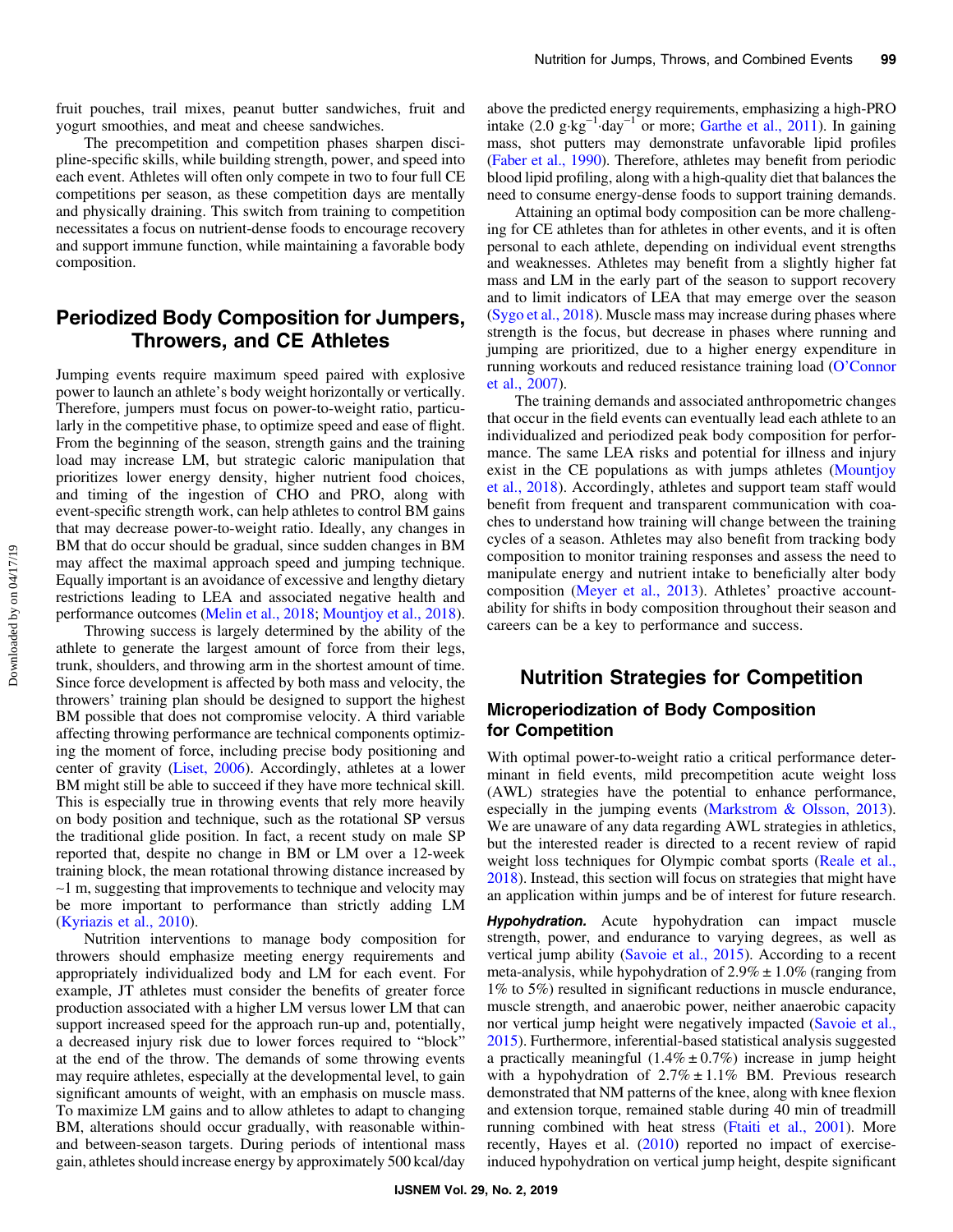reductions in BM from dehydration  $(2.0\% \pm 0.5\%)$ , and a mean core temperature of  $40.0 \pm 0.2$  °C.

The impact of hypohydration on the speed of force development and in athletics-specific field conditions requires further investigation. Furthermore, the implementation of nonexercise hypohydration protocols (fluid restriction and/or acute sauna sweating) that may influence fatigue for explosive vertical jump performance has yet to be studied. Since some athletes instinctively report to competition with mild dehydration, an intervention such as this may not always be necessary, and should be considered on an individual basis, with the safety of the athlete at the forefront. Careful consideration around the environmental conditions and duration of the event must also be made before implementation of any such strategy.

Short-term low-fiber diets. The nearly complete removal of dietary fiber is a technique originating from medical sciences as part of bowel surgery preparation to cleanse the intestines of fecal matter ([Vanhauwaert et al., 2015\)](#page-10-0). Strategies to decrease BM that involve food restriction resulting in excessive glycogen depletion are not appropriate due to the repeated explosive activities required for training and competition. Conversely, given that glycogen storage also results in whole-body/muscle water storage and weight gain ([Burke et al., 2011;](#page-8-0) [Kreitzman et al.,](#page-8-0) [1992](#page-8-0)), super-compensated muscle glycogen, beyond normal/ moderate levels, may actually be ergolytic in jumpers. Nevertheless, very low-fiber diets do not limit total EI, and therefore, offer a viable strategy that could be appropriate to consider in athletics. Anecdotally, practitioners report typical weight losses of 0.5– 1.5 kg (−1–3% BM in a 50 kg athlete) in elite athletes after following very low-fiber diets over 48 h. Although the concept of manipulating the dietary CHO or fiber to influence power-toweight ratio and subsequent jump performance in elite athletes requires further investigation, it remains an area of potential interest for athletes seeking AWL.

#### CHO Mouth Rinsing

An additional, and potentially alternative intervention to AWL that could be implemented by field event athletes in competition is CHO mouth rinsing, which has been shown to have a nearly instantaneous impact on NM performance outcomes [\(Gant et al., 2010](#page-8-0); [Jensen](#page-8-0) [et al., 2015\)](#page-8-0). This intervention avoids body weight gain from drinking fluids, does not cause adverse gastrointestinal effects (e.g., "sloshy gut"), and is very easy to implement throughout competition. The interested reader is directed to reviews on the topic [\(Jeukendrup et al., 2010](#page-8-0); [Stellingwerff & Cox, 2014\)](#page-9-0).

#### Competition Day Nutrition

Field event athletes can keep a small bag with them throughout competitions, which provides a unique opportunity for incompetition fueling, hydration, and cooling strategies. Field-event athletes may spend 2–4 h in the field of competition, sometimes without any shade, necessitating well-rehearsed nutrition and hydration strategies. High-energy snacks and sources of caffeine are popular choices.

In general, the precompetition meal for jumpers and throwers should be designed to support satiety, minimize gastrointestinal distress, and provide stable blood glucose throughout the competition. Conversely, the nature of CE competitions means very crowded competition schedules over two consecutive days, and thus, the impact of nutrition and hydration can be far more significant relative to a single speed–power event. Major championship schedules for CEs typically include one to three events in both morning and evening sessions, allowing for a reasonable break during the middle of the day for refueling and rehydrating. The CE athletes also have a separate recovery room that typically features catering at major competitions (Figure [2](#page-6-0); London 2017 IAAF World Championships CE menu). Outside of major championships, there may be no food provision, so CE athletes must preplan and bring their own food supplies. The schedule and timing of events (and associated breaks) must be understood in order to determine food timing and volumes, while taking steps to maximize gastrointestinal comfort and ensure sustained energy levels and recovery between events. High-energy easily digestible snacks (cereal bars, bananas, sports drinks, and energy gels) may be appropriate throughout competition, with the midday break providing an opportunity for a more substantial meal. Including both sweet and savory options throughout the day can limit flavor fatigue. A review of the CE 2015 IAAF World Athletics Championships, including 12 CE athletes, reported that planned fluid intakes on competition day were greater than 2 L from water or CHO-electrolyte beverages to support performance in the heat and humidity [\(Periard et al., 2017\)](#page-9-0). Furthermore, 40% of the CE athletes intended to use ice slurries during competition.

Overnight recovery after Day 1 for CE athletes presents another opportunity to maximize the ability to perform on Day 2. A recovery meal providing PRO and CHO shortly after the final event on Day 1 is a vital first step for recovery; however, PRO and CHO containing sports drinks may be the first available option before the athletes return to their accommodations (Table [2](#page-2-0) for daily macronutrient targets). A recent study on heptathletes demonstrated high levels of oxidative stress across the 2 days, and particularly on the second day of competition ([Samia & Youssef,](#page-9-0) [2013](#page-9-0)). Recent research suggests that polyphenol-rich beverages such as tart cherry juice can reduce acute muscle damage and inflammatory markers in competition following intense training sessions prior to competition ([Bell et al., 2015;](#page-8-0) [Coelho Rabello](#page-8-0) [Lima et al., 2015\)](#page-8-0). This suggests that foods rich in antioxidants, such as polyphenol-rich foods, could help support recovery between competition days, and immediately after the completion of the competition.

# Ergogenic Supplements for Training or Competition

The consideration for use of an ergogenic supplement for training or competition should be taken with an appreciation of the eventspecific performance determinates in relation to the individual athlete's requirements ([Burke et al., 2018](#page-8-0)). Therefore, given the diversity in training and bioenergetics across the 25 different events that comprise the field events, a multitude of ergogenic aids might be considered. An in-depth discussion is beyond the scope of this study, so the interested reader is referred to recent reviews [\(Maughan et al., 2018](#page-9-0); [Peeling et al., 2018\)](#page-9-0). Instead, we have highlighted the key supplements that have a theoretical evidence base for performance across each event grouping (Table [3\)](#page-6-0). Athletes and coaches should always seek professional advice on supplements. This includes an analysis and discussion of the risks to health and/or potential adverse analytic findings according to the World Anti-Doping Association list, as well as potential rewards, prior to the implementation of any ergogenic aid intervention [\(Maughan et al., 2018\)](#page-9-0).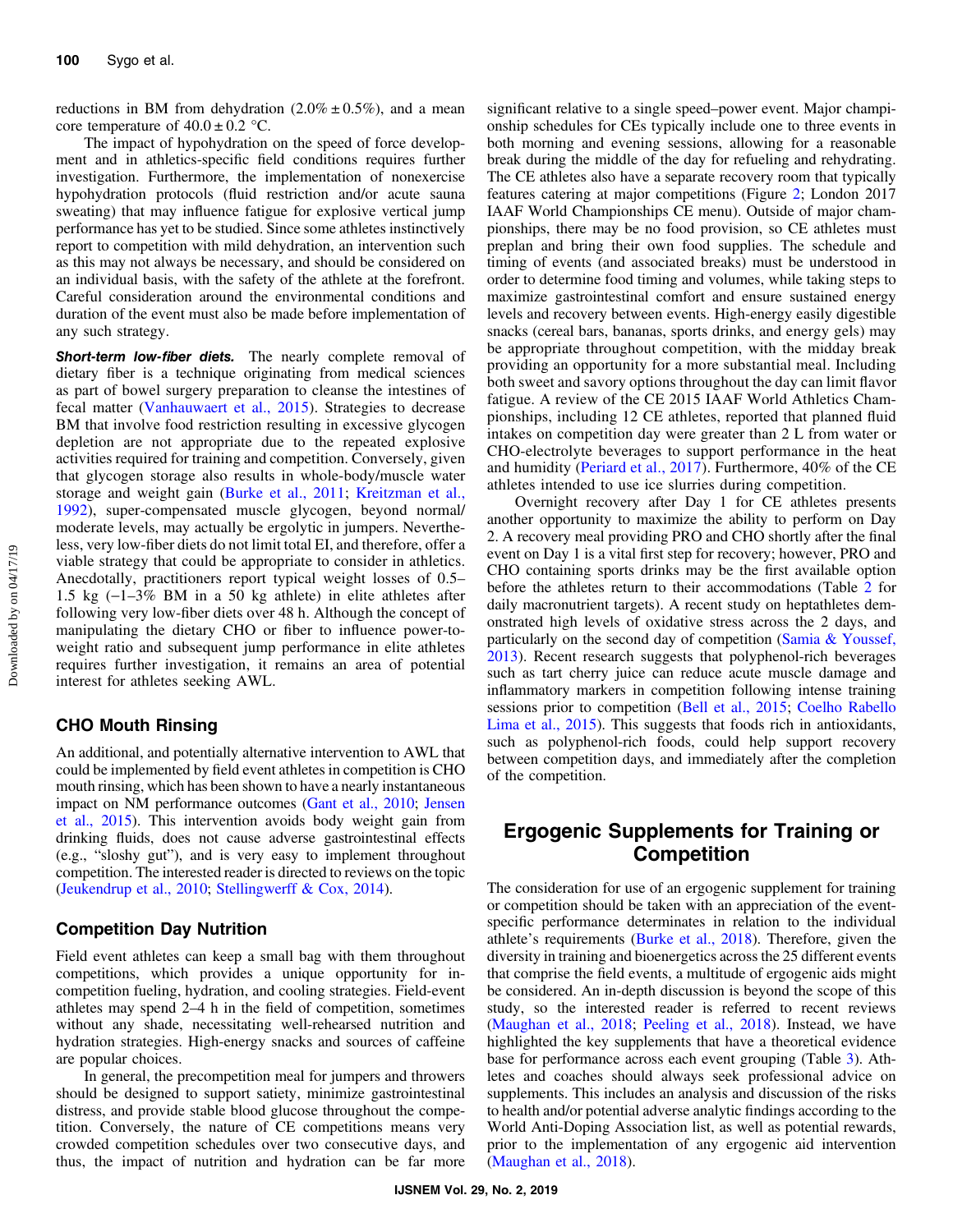<span id="page-6-0"></span>

| Delaware<br>North. | <b>Combined events athletes menu</b>                          |                                                               |  |  |
|--------------------|---------------------------------------------------------------|---------------------------------------------------------------|--|--|
|                    | Menu <sub>1</sub><br>Saturday, August 5<br>Friday, August 11  | Menu <sub>2</sub><br>Sunday, August 6<br>Saturday, August 12  |  |  |
| Clean protien      | Roasted chicken breast 170-198 g skin on                      | Baked salmon 140-160 g skin on                                |  |  |
| Carbohydrate       | Penne                                                         | Long macaroni                                                 |  |  |
| 120 g cooked       | Fusilli (GF)                                                  | Penne (GF)                                                    |  |  |
| 90 g raw           | <b>Braised rice</b>                                           | Steamed rice                                                  |  |  |
| Pasta sauce        | Roasted vegetable sauce                                       | Tomato and basil                                              |  |  |
| 150 g cooked       | Corizo and olive                                              | Turkey bolognaise                                             |  |  |
| Side veg           | Sliced carrots                                                | Green beans                                                   |  |  |
| 80 g portion       | Brocoli                                                       | Steamed swede                                                 |  |  |
|                    | Cauliflower                                                   | Braised red cabbage                                           |  |  |
| Jackets-each       | Oven baked jacket potato                                      | Oven baked jacket potato                                      |  |  |
| Beans-80 g         | <b>Baked beans</b>                                            | <b>Baked beans</b>                                            |  |  |
| Protein side-150 g | Tuna mayonnaise, cottage cheese, and grated mature<br>cheddar | Tuna mayonnaise, cottage cheese, and grated mature<br>cheddar |  |  |
| Bread rolls-each   | Bread basket selection                                        | Bread basket selection                                        |  |  |
|                    | Gluten-free roll selection                                    | Gluten-free roll selection                                    |  |  |
|                    | Apple-green and red                                           | Apple-green and red                                           |  |  |
| Whole fruit-each   | Easy peeler                                                   | Easy peeler                                                   |  |  |
|                    | Banana                                                        | Banana                                                        |  |  |
|                    | Pears                                                         | Pears                                                         |  |  |
|                    | Strawberry tart                                               | Berry tart                                                    |  |  |
| Dessert-each       | Flapjack                                                      | Flapjack                                                      |  |  |

Figure 2 — Combined events menu.

# Table 3 Ergogenic Aid and Sport Food Considerations in Relation to the Jumps, Throws, and CE

|                      |                                                                                                                                                                                                                                                                                                                                                                                                                                                                                                                                                                                                                                                                                                                                                                                                                                                                                                                                                                                                                  | Performance efficacy per event group |                            |               |                                                  |
|----------------------|------------------------------------------------------------------------------------------------------------------------------------------------------------------------------------------------------------------------------------------------------------------------------------------------------------------------------------------------------------------------------------------------------------------------------------------------------------------------------------------------------------------------------------------------------------------------------------------------------------------------------------------------------------------------------------------------------------------------------------------------------------------------------------------------------------------------------------------------------------------------------------------------------------------------------------------------------------------------------------------------------------------|--------------------------------------|----------------------------|---------------|--------------------------------------------------|
| <b>Ergogenic aid</b> | Rationale                                                                                                                                                                                                                                                                                                                                                                                                                                                                                                                                                                                                                                                                                                                                                                                                                                                                                                                                                                                                        | <b>Vertical</b><br>jumps             | <b>Horizontal</b><br>jumps | <b>Throws</b> | <b>Multievents</b>                               |
| Beta-alanine         | Beta-alanine is an amino acid precursor of muscle<br>carnosine, an intramuscular buffer with largest per-<br>formance effects in very high-intensity events from $\sim$ 2<br>to 10 min in duration. Potential performance benefits<br>for heptathlon 800 m and decathlon 1,500-m events.<br>No evidence of benefit for jumpers or throwers.                                                                                                                                                                                                                                                                                                                                                                                                                                                                                                                                                                                                                                                                      | N/A                                  | N/A                        | N/A           | In $800$ - and<br>$1,500$ -m events <sup>a</sup> |
| Caffeine             | Caffeine is a natural central nervous system stimulant<br>that supports increased focus and vigilance, and may<br>reduce perceived exertion and perception of pain.<br>Some evidence that use of caffeine can support acute<br>increases in strength and power that may be of benefit<br>in training for throwers, and possibly jumpers, or CE.<br>In competition, strongest evidence for benefit is via<br>improved endurance in 800 and 1,500 m. Possible<br>benefit for throwers and jumpers seeking alertness,<br>especially for early morning preliminary rounds, or<br>later evening finals, though consideration should be<br>given to dosing and timing. Large doses (>9 mg/kg)<br>BM) do not appear to increase performance and result<br>in increased side effects (nausea, overstimulation, and<br>anxiety). Given the stimulatory effect (sleeplessness)<br>and caffeine half-life $(-5-6)$ , the timing of caffeine<br>throughout the rounds of competition requires much<br>planning and practice. | b                                    | b                          | $\mathbf b$   | In middle-dis-<br>tance events <sup>a,b</sup>    |

(continued)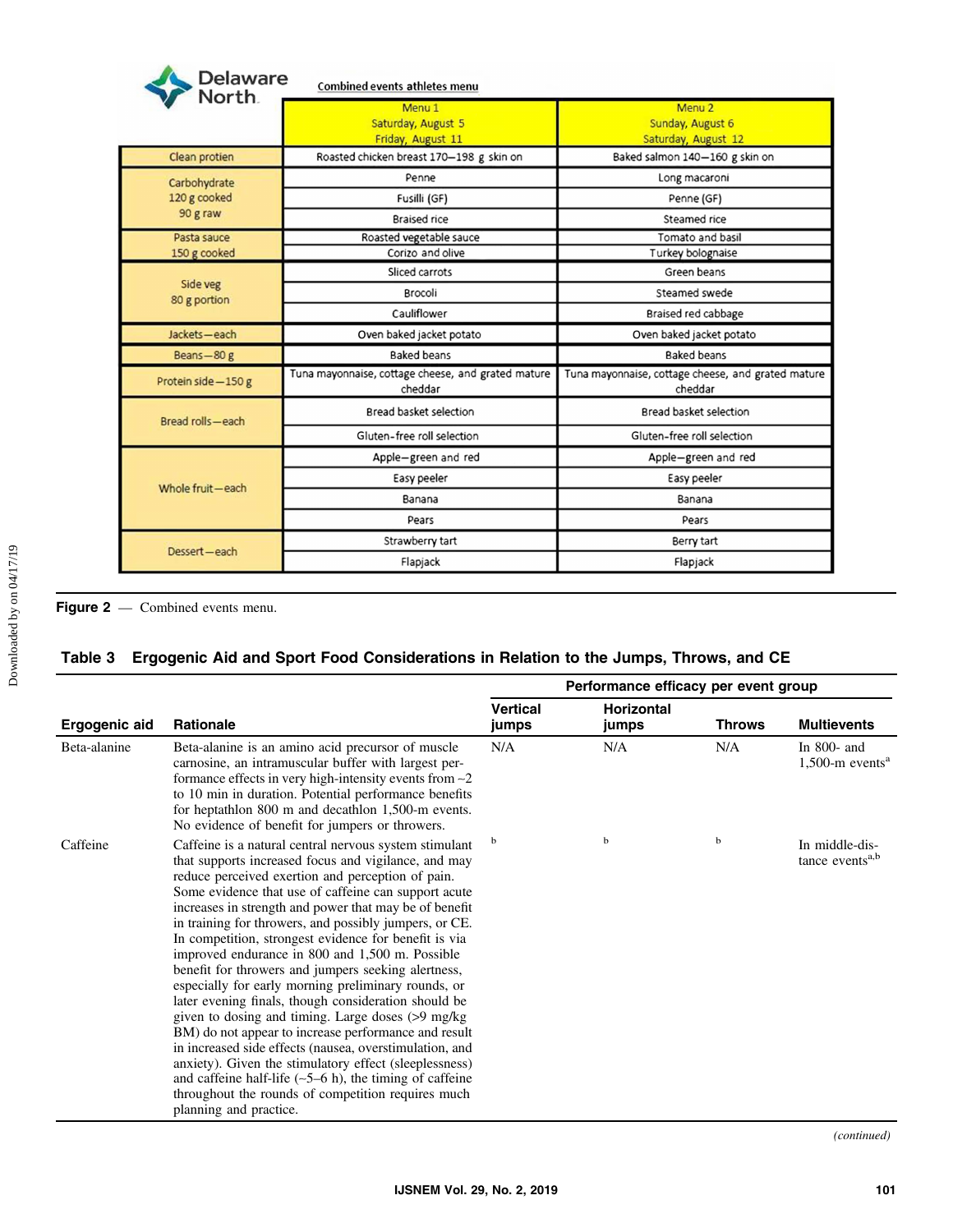|                                           |                                                                                                                                                                                                                                                                                                                                                                                                                                                                                                                                                                                                                                                                                                        | Performance efficacy per event group            |                                                 |               |                                                            |
|-------------------------------------------|--------------------------------------------------------------------------------------------------------------------------------------------------------------------------------------------------------------------------------------------------------------------------------------------------------------------------------------------------------------------------------------------------------------------------------------------------------------------------------------------------------------------------------------------------------------------------------------------------------------------------------------------------------------------------------------------------------|-------------------------------------------------|-------------------------------------------------|---------------|------------------------------------------------------------|
| <b>Ergogenic aid</b>                      | <b>Rationale</b>                                                                                                                                                                                                                                                                                                                                                                                                                                                                                                                                                                                                                                                                                       | <b>Vertical</b><br>jumps                        | Horizontal<br>jumps                             | <b>Throws</b> | <b>Multievents</b>                                         |
| Creatine                                  | Supplementation leads to a $\sim$ 20% increase in muscle<br>creatine stores, augmenting the rate of PCr resynthesis.<br>This can lead to increased repeated high-intensity<br>sprints or enhance the chronic outcomes of training<br>programs featuring near repetition max resistance<br>training. Creatine can support increases in strength and<br>LM gains that could be of particular benefit to<br>throwers. May be useful for training phases empha-<br>sizing strength gains for jumpers and CE athletes. In<br>competition, there is potential benefit from increased<br>BM for SP and HT. May be ergolytic in competition<br>for jumps and CEs due to excess weight from water<br>retention. | During specific<br>training blocks <sup>b</sup> | During specific<br>training blocks <sup>b</sup> | $\mathbf a$   | $\mathbf{a}$                                               |
| <b>Nitrates</b><br>(beetroot)             | Increased NO availability has been shown to improve<br>muscle function and lower $O_2$ demand at submaximal<br>exercise, and emerging data suggest enhanced func-<br>tion of Type II (fast twitch) muscle fibers, which are<br>abundant in these event group athletes.                                                                                                                                                                                                                                                                                                                                                                                                                                 | $^{\rm c}$                                      | $\mathbf c$                                     | $\mathbf c$   | b                                                          |
| Sodium<br>bicarbonate                     | Sodium bicarbonate supplementation can further<br>augment the extracellular (blood) buffering capacity.<br>Most performance effects seen with intense repeated<br>efforts of $30-60''$ up until $\sim 10$ min. In competition,<br>strongest evidence for benefit is via improved<br>endurance in 800 and 1,500 m in CE athletes. High<br>potential for gastrointestinal side effects and potential<br>for acute BM gain due to water retention, and thus,<br>weight-dependent sports not as effective. Therefore,<br>individualization required.                                                                                                                                                       | N/A                                             | N/A                                             | N/A           | In $400-$ , $800-$ ,<br>and 1,500-m<br>events <sup>c</sup> |
|                                           |                                                                                                                                                                                                                                                                                                                                                                                                                                                                                                                                                                                                                                                                                                        | Sports foods                                    |                                                 |               |                                                            |
| CHO food, or<br>drinks/gels               | Easily digestible and portable energy source, pro-<br>viding substrate for high-intensity efforts, as well as<br>posttraining and competition recovery (glycogen<br>synthesis), especially after hard training bouts. The<br>portability of commercial products is ideal for mul-<br>tiround competition settings.                                                                                                                                                                                                                                                                                                                                                                                     | a                                               | $\rm{a}$                                        | $\rm{a}$      | $\rm{a}$                                                   |
| CHO mouth<br>rinsing                      | CHO mouth washing (without swallow) can stimulate<br>the pleasure and reward centers of the brain, and<br>emerging evidence suggests this effect might be nearly<br>instantaneous for peak force/torque production.<br>Intervention appears more effective in situations of<br>fatigue and could be especially ergogenic in the jumps,<br>as there is no increase in BW due to fluid intake. Does<br>not appear to have any negative side effects. Protocol:<br>Wash mouth out with CHO sports drinks for 5-10 s<br>every 10 min of event or training.                                                                                                                                                 | $^{\rm c}$                                      | $\mathbf c$                                     | $\mathbf c$   | $\mathbf c$                                                |
| Electrolyte<br>replacement<br>supplements | Used in situations of heat stress and/or when rapid<br>rehydration is necessary, featuring primarily sodium<br>and potassium and typical low-CHO contents. More<br>evidence required in speed-power events beyond the<br>use of water, but acutely does not appear to be any<br>negative side effects.                                                                                                                                                                                                                                                                                                                                                                                                 | $\mathbf c$                                     | $\mathbf c$                                     | $\mathbf c$   | $\mathbf b$                                                |

Note. For standard supplement protocols (e.g., acute timing, dosage, uptake and washout rates), please refer to the review by Peeling et al. ([2018\)](#page-9-0). This table highlights the key supplements that have a significant theoretical evidence base across each event group, while also giving event-specific rationale and context. Potential performance efficacy is based on global assessment on the strength of the ergogenic aid literature in combination with the performance determinates of the event group. The CEs are the heptathlon and decathlon. N/A = supplement not applicable to this event group; BM = body mass; CE = combined event (heptathlon and decathlon); CHO = carbohydrate; HT = hammer throw; LM = lean mass; PCr = phosphocreatine; SP = shot put.

<sup>a</sup>Hypothetical, but more research needed or evidence is weak for performance, adaptation, and/or recovery enhancement. <sup>b</sup>Potential, some to moderate performance, adaptation, and/or recovery evidence, but highly variable. "Strong performance, adaptation, and/or recovery evidence in relation to event group.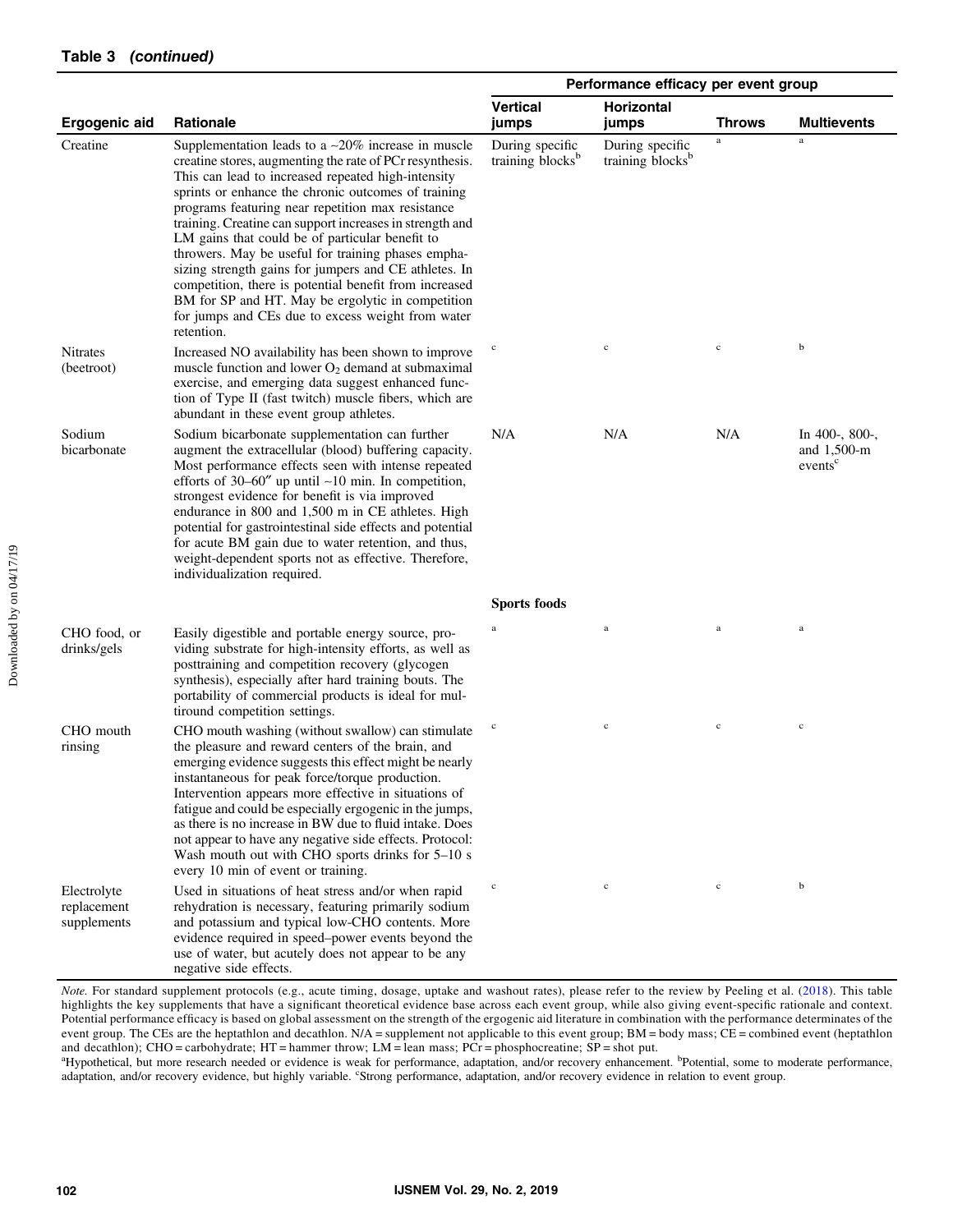### **Conclusions**

<span id="page-8-0"></span>Athletes in the field events are disparate in many ways, but they share commonalities in their need to optimize power-to-weight ratio, an emphasis in Type II fiber typing, and participation in events that are largely short burst and use relatively little energy for a single competitive bout. As such, a diet that is high in PRO and moderate in CHO, with an emphasis on nutrient-dense foods, may be appropriate at various points throughout the training cycle, although dietary needs vary by event and should be periodized across the season. While periodic alterations to EI may be required to maximize BM and body composition for performance, care should be taken to prevent undesirable health consequences, such as dyslipidemia or LEA. Athletes in certain event groups may benefit from tailored nutrition interventions, such as strategic precompetition strategies or the use of ergogenic aids, although these interventions should be undertaken under expert guidance and with consideration to the athlete's performance goals. In conclusion, carefully planned and rehearsed nutrition interventions can play an integral role in supporting training adaptations and competition day performance for field athletes. When possible, athletes and coaches would benefit from engaging with trained nutrition professionals who can provide nutrition programming, monitoring, and feedback to support both health and performance over time.

#### Novelty and Practical Application Statement

Athletes in field events can benefit from customized nutrition interventions to support health and performance. Nutrition interventions should be periodized over the training cycle, should favor high-quality nutrient-dense foods, and be undertaken with expert guidance when possible.

#### Acknowledgments

The manuscript preparation was undertaken by J. Sygo, A. Kendig Glass, S.C. Killer, and T. Stellingwerff. All authors approved the final version of the study. The authors declare no conflict of interest.

### References

- Areta, J.L., Burke, L.M., Ross, M.L., Camera, D.M., West, D.W., Broad, E.M., . . . Coffey, V.G. (2013). Timing and distribution of protein ingestion during prolonged recovery from resistance exercise alters myofibrillar protein synthesis. The Journal of Physiology, 591(Pt. 9), 2319–2331. doi[:10.1113/jphysiol.2012.244897](https://doi.org/10.1113/jphysiol.2012.244897)
- Bell, P.G., Walshe, I.H., Davison, G.W., Stevenson, E.J., & Howatson, G. (2015). Recovery facilitation with Montmorency cherries following high-intensity, metabolically challenging exercise. Applied Physiology, Nutrition, and Metabolism, 40(4), 414–423. doi:[10.1139/apnm-](https://doi.org/10.1139/apnm-2014-0244)[2014-0244](https://doi.org/10.1139/apnm-2014-0244)
- Billeter, R., Jostarndt-Fogen, K., Gunthor, W., & Hoppeler, H. (2003). Fiber type characteristics and myosin light chain expression in a world champion shot putter. International Journal of Sports Medicine, 24(3), 203–207. PubMed ID: [12740740](http://www.ncbi.nlm.nih.gov/pubmed/12740740?dopt=Abstract) doi[:10.1055/s-2003-39092](https://doi.org/10.1055/s-2003-39092)
- Burke, L.M., Hawley, J.A., Jeukendrup, A.E., Morton, J.P., Stellingwerff, T., & Maughan, R.J. (2018). Commentary: Towards a universal understanding of diet-exercise strategies to manipulate fuel availability for training support and competition preparation in endurance sport. International Journal of Sport Nutrition and Exercise Metabolism, 28(5),451–463. doi:[10.1123/ijsnem.2018-0289](https://doi.org/10.1123/ijsnem.2018-0289)
- Burke, L.M., Hawley, J.A., Wong, S.H., & Jeukendrup, A.E. (2011). Carbohydrates for training and competition. Journal of Sports Sciences, 29(Suppl. 1),S17–S27. doi[:10.1080/02640414.2011.585473](https://doi.org/10.1080/02640414.2011.585473)
- Close, G.L., Sale, C., Baar, K., & Bermon, S. (2019). Nutrition for the prevention and treatment of injuries in track and field. International Journal of Sport Nutrition and Exercise Metabolism, 24:1–26. doi:[10.](https://doi.org/10.1123/ijsnem.2018-0290) [1123/ijsnem.2018-0290](https://doi.org/10.1123/ijsnem.2018-0290)
- Coelho Rabello Lima, L., Oliveira Assumpcao, C., Prestes, J., & Sergio Denadai, B. (2015). Consumption of cherries as a strategy to attenuate exercise-induced muscle damage and inflammation in humans. Nutricion Hospitalaria, 32(5), 1885–1893. doi:[10.3305/nh.2015.](https://doi.org/10.3305/nh.2015.32.5.9709) [32.5.9709](https://doi.org/10.3305/nh.2015.32.5.9709)
- Costill, D.L., Daniels, J., Evans, W., Fink, W., Krahenbuhl, G., & Saltin, B. (1976). Skeletal muscle enzymes and fiber composition in male and female track athletes. Journal of Applied Physiology, 40(2), 149–154. PubMed ID: [129449](http://www.ncbi.nlm.nih.gov/pubmed/129449?dopt=Abstract) doi[:10.1152/jappl.1976.40.2.149](https://doi.org/10.1152/jappl.1976.40.2.149)
- Cunningham, J.J. (1980). A reanalysis of the factors influencing basal metabolic rate in normal adults. American Journal of Clinical Nutrition, 33(11), 2372–2374. PubMed ID: [7435418](http://www.ncbi.nlm.nih.gov/pubmed/7435418?dopt=Abstract) doi[:10.1093/ajcn/33.11.2372](https://doi.org/10.1093/ajcn/33.11.2372)
- Faber, M., Spinnler-Benade, A.J., & Daubitzer, A. (1990). Dietary intake, anthropometric measurements and plasma lipid levels in throwing field athletes. International Journal of Sports Medicine, 11(2), 140–145. doi[:10.1055/s-2007-1024779](https://doi.org/10.1055/s-2007-1024779)
- Ftaiti, F., Grelot, L., Coudreuse, J.M., & Nicol, C. (2001). Combined effect of heat stress, dehydration and exercise on neuromuscular function in humans. European Journal of Applied Physiology, 84(1–2), 87–94. PubMed ID: [11394259](http://www.ncbi.nlm.nih.gov/pubmed/11394259?dopt=Abstract) doi:[10.1007/s004210000339](https://doi.org/10.1007/s004210000339)
- Gant, N., Stinear, C.M., & Byblow, W.D. (2010). Carbohydrate in the mouth immediately facilitates motor output. Brain Research, 1350, 151–158. PubMed ID: [20388497](http://www.ncbi.nlm.nih.gov/pubmed/20388497?dopt=Abstract) doi:[10.1016/j.brainres.2010.04.004](https://doi.org/10.1016/j.brainres.2010.04.004)
- Garthe, I., Raastad, T., & Sundgot-Borgen, J. (2011). Long-term effect of nutritional counselling on desired gain in body mass and lean body mass in elite athletes. Applied Physiology Nutrition and Metabolism, 36(4), 547–554. doi[:10.1139/h11-051](https://doi.org/10.1139/h11-051)
- Hayes, L.D., & Morse, C.I. (2010). The effects of progressive dehydration on strength and power: is there a dose response?. European Journal of Applied Physiology, 108(4), 701–707. doi:[10.1007/s00421-009-1288-y](https://doi.org/10.1007/s00421-009-1288-y)
- Hector, A.J., & Phillips, S.M. (2018). Protein recommendations for weight loss in elite athletes: A focus on body composition and performance. International Journal of Sport Nutrition and Exercise Metabolism, 28(2), 170–177. doi[:10.1123/ijsnem.2017-0273](https://doi.org/10.1123/ijsnem.2017-0273)
- Houtkooper, L., Abbot, J.M., & Nimmo, M. (2007). Nutrition for throwers, jumpers, and combined events athletes. Journal of Sports Sciences, 25(S1), S39–S47. doi:[10.1080/02640410701607262](https://doi.org/10.1080/02640410701607262)
- Jensen, M., Stellingwerff, T., & Klimstra, M. (2015). Carbohydrate mouth rinse counters fatigue related strength reduction. International Journal of Sport Nutrition and Exercise Metabolism, 25(3), 252–261. doi:[10.1123/ijsnem.2014-0061](https://doi.org/10.1123/ijsnem.2014-0061)
- Jeukendrup, A.E., & Chambers, E.S. (2010). Oral carbohydrate sensing and exercise performance. Current Opinion in Clinical Nutrition and Metabolic Care, 13(4), 447–451. doi[:10.1097/MCO.0b013e328339de83](https://doi.org/10.1097/MCO.0b013e328339de83)
- Koopman, R., Manders, R.J., Jonkers, R.A., Hul, G.B., Kuipers, H., & van Loon, L.J. (2006). Intramyocellular lipid and glycogen content are reduced following resistance exercise in untrained healthy males. European Journal of Applied Physiology, 96(5), 525–534. PubMed ID: [16369816](http://www.ncbi.nlm.nih.gov/pubmed/16369816?dopt=Abstract) doi[:10.1007/s00421-005-0118-0](https://doi.org/10.1007/s00421-005-0118-0)
- Kreitzman, S.N., Coxon, A.Y., & Szaz, K.F. (1992). Glycogen storage: Illusions of easy weight loss, excessive weight regain, and distortions in estimates of body composition. American Journal of Clinical Nutrition, 56(Suppl. 1), 292S–293S. doi:[10.1093/ajcn/56.1.292S](https://doi.org/10.1093/ajcn/56.1.292S)
- Kyriazis, T., Terzis, G., Karampatsos, G., Kavouras, S., & Georgiadis, G. (2010). Body composition and performance in shot put athletes at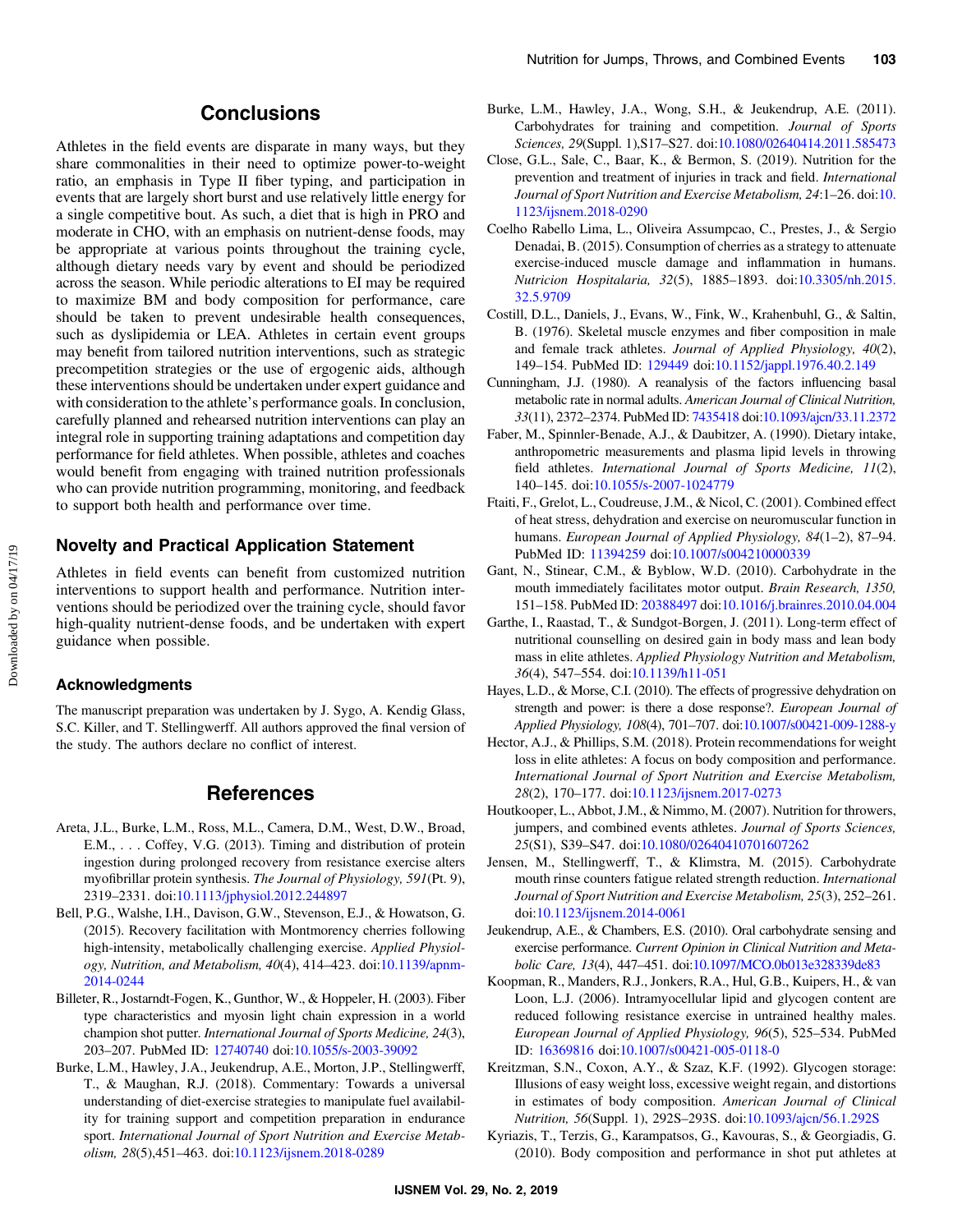<span id="page-9-0"></span>preseason and at competition. International Journal of Sports Physiology and Performance, 5(3), 417–421. doi:[10.1123/ijspp.5.3.417](https://doi.org/10.1123/ijspp.5.3.417)

- Liset, G. (2006). Sensory motor learning: Developing a kinaesthetic sense in the throw. New Studies in Athletics, 21(1), 51–56.
- Loturco, I., Pereira, L.A., Cal Abad, C.C., D'Angelo, R.A., Fernandes, V., Kitamura, K., . . . Nakamura, F.Y. (2015). Vertical and horizontal jump tests are strongly associated with competitive performance in 100-m dash events. Journal of Strength and Conditioning Research, 29(7), 1966–1971. doi:[10.1519/JSC.0000000000000849](https://doi.org/10.1519/JSC.0000000000000849)
- Markstrom, J.L., & Olsson, C.J. (2013). Countermovement jump peak force relative to body weight and jump height as predictors for sprint running performances: (In)homogeneity of track and field athletes? Journal of Strength and Conditioning Research, 27(4), 944–953. doi:[10.1519/JSC.0b013e318260edad](https://doi.org/10.1519/JSC.0b013e318260edad)
- Maughan, R.J., Burke, L.M., Dvorak, J., Larson-Meyer, D.E., Peeling, P., Phillips, S.M., . . . Engebretsen, L. (2018). IOC consensus statement: Dietary supplements and the high-performance athlete. International Journal of Sport Nutrition and Exercise Metabolism, 28(2), 104–125. doi:[10.1123/ijsnem.2018-0020](https://doi.org/10.1123/ijsnem.2018-0020)
- Melin, A.K., Heikura, I.A., Tenforde, A.S., & Mountjoy, M. (2019). Energy availability in athletics: Health, performance, and physique. International Journal of Sport Nutrition and Exercise Metabolism, 11:1–35. doi[:10.1123/ijsnem.2018-0201](https://doi.org/10.1123/ijsnem.2018-0201)
- Meyer, N.L., Sundgot-Borgen, J., Lohman, T.G., Ackland, T.R., Stewart, A.D., Maughan, R.J., . . . Muller, W. (2013). Body composition for health and performance: A survey of body composition assessment practice carried out by the Ad Hoc Research Working Group on body composition, health and performance under the auspices of the IOC Medical Commission. British Journal of Sports Medicine, 47(16), 1044–1053. PubMed ID: [24065075](http://www.ncbi.nlm.nih.gov/pubmed/24065075?dopt=Abstract) doi:[10.1136/bjsports-2013-092561](https://doi.org/10.1136/bjsports-2013-092561)
- Moore, D.R., Areta, J., Coffey, V.G., Stellingwerff, T., Phillips, S.M., Burke, L.M., . . . Hawley, J.A. (2012). Daytime pattern of postexercise protein intake affects whole-body protein turnover in resistance-trained males. Nutrition & Metabolism, 9(1), 91. doi:[10.](https://doi.org/10.1186/1743-7075-9-91) [1186/1743-7075-9-91](https://doi.org/10.1186/1743-7075-9-91)
- Moore, D.R., Robinson, M.J., Fry, J.L., Tang, J.E., Glover, E.I., Wilkinson, S.B., . . . Phillips, S.M. (2009). Ingested protein dose response of muscle and albumin protein synthesis after resistance exercise in young men. American Journal of Clinical Nutrition, 89(1), 161–168. PubMed ID: [19056590](http://www.ncbi.nlm.nih.gov/pubmed/19056590?dopt=Abstract) doi:[10.3945/ajcn.2008.26401](https://doi.org/10.3945/ajcn.2008.26401)
- Moritani, T. (2005). Motor unit and motoneurone excitability during explosive movement. In P.V. Komi (Ed.), Strength and power in sport (Vol. 2, pp. 27–49). Oxford, UK: Blackwell Scientific Publications.
- Mountjoy, M., Sundgot-Borgen, J., Burke, L., Ackerman, K.E., Blauwet, C., Constantini, N., . . . Budgett, R. (2018). International Olympic Committee (IOC) consensus statement on relative energy deficiency in sport (RED-S): 2018 update. International Journal of Sport Nutrition and Exercise Metabolism, 28(4), 316–331. doi[:10.1123/ijsnem.2018-0136](https://doi.org/10.1123/ijsnem.2018-0136)
- O'Connor, H., Olds, T., & Maughan, R.J. (2007). Physique and performance for track and field events. Journal of Sports Sciences, 25(Suppl. 1), S49–S60. doi[:10.1080/02640410701607296](https://doi.org/10.1080/02640410701607296)
- Parolin, M.L., Chesley, A., Matsos, M.P., Spriet, L.L., Jones, N.L., & Heigenhauser, G.J. (1999). Regulation of skeletal muscle glycogen phosphorylase and PDH during maximal intermittent exercise. The American Journal of Physiology, 277(5, Pt. 1), E890–E900.
- Peeling, P., Binnie, M.J., Goods, P.S.R., Sim, M., & Burke, L.M. (2018). Evidence-based supplements for the enhancement of athletic performance. International Journal of Sport Nutrition and Exercise Metabolism, 28(2), 178–187. PubMed ID: [29465269](http://www.ncbi.nlm.nih.gov/pubmed/29465269?dopt=Abstract) doi[:10.1123/ijsnem.2017-0343](https://doi.org/10.1123/ijsnem.2017-0343)
- Periard, J.D., Racinais, S., Timpka, T., Dahlstrom, O., Spreco, A., Jacobsson, J., . . . Alonso, J.M. (2017). Strategies and factors associated with preparing for competing in the heat: A cohort study

at the 2015 IAAF World Athletics Championships. British Journal of Sports Medicine, 51(4), 264–270. PubMed ID: [27815238](http://www.ncbi.nlm.nih.gov/pubmed/27815238?dopt=Abstract) doi:[10.](https://doi.org/10.1136/bjsports-2016-096579) [1136/bjsports-2016-096579](https://doi.org/10.1136/bjsports-2016-096579)

- Phillips, S.M., & Van Loon, L.J. (2011). Dietary protein for athletes: From requirements to optimum adaptation. Journal of Sports Sciences, 29(Suppl. 1), S29–S38. doi[:10.1080/02640414.2011.619204](https://doi.org/10.1080/02640414.2011.619204)
- Reale, R., Slater, G., & Burke, L.M. (2018). Weight management practices of Australian Olympic combat sport athletes. International Journal of Sports Physiology Performance, 13(4), 459–466. doi:[10.1123/ijspp.](https://doi.org/10.1123/ijspp.2016-0553) [2016-0553](https://doi.org/10.1123/ijspp.2016-0553)
- Res, P.T., Groen, B., Pennings, B., Beelen, M., Wallis, G.A., Gijsen, A.P., . . . van Loon, L.J. (2012). Protein ingestion prior to sleep improves post-exercise overnight recovery. Medicine & Science in Sports & Exercise, 44(8),1560–1569. PubMed ID: [22330017](http://www.ncbi.nlm.nih.gov/pubmed/22330017?dopt=Abstract) doi:[10.](https://doi.org/10.1249/MSS.0b013e31824cc363) [1249/MSS.0b013e31824cc363](https://doi.org/10.1249/MSS.0b013e31824cc363)
- Samia, B.A.A., & Youssef, G.H. (2013). Changes in urinary 8-hydroxydeoxyguanosine levels during heptathlon race in professional female athletes. Journal of Human Kinetics, 39, 107–111. doi:[10.2478/hukin-2014-0038](https://doi.org/10.2478/hukin-2014-0038)
- Savoie, F.A., Kenefick, R.W., Ely, B.R., Cheuvront, S.N., & Goulet, E.D. (2015). Effect of hypohydration on muscle endurance, strength, anaerobic power and capacity and vertical jumping ability: A metaanalysis. Sports Medicine, 45(8), 1207–1227. PubMed ID: [26178327](http://www.ncbi.nlm.nih.gov/pubmed/26178327?dopt=Abstract) doi:[10.1007/s40279-015-0349-0](https://doi.org/10.1007/s40279-015-0349-0)
- Schiffer, J. (2011). The horizontal jumps. New Studies in Athletics, 26(3/4), 7–24.
- Schiffer, J. (2012). Plyometric training and the high jump. New Studies in Athletics, 27(3), 9–21.
- Slater, G., & Phillips, S.M. (2011). Nutrition guidelines for strength sports: Sprinting, weightlifting, throwing events, and bodybuilding. Journal of Sports Sciences, 29(Suppl. 1), S67–S77. doi[:10.1080/02640414.](https://doi.org/10.1080/02640414.2011.574722) [2011.574722](https://doi.org/10.1080/02640414.2011.574722)
- Snijders, T., Res, P.T., Smeets, J.S., van Vliet, S., van Kranenburg, J., Maase, K., . . . van Loon, L.J. (2015). Protein ingestion before sleep increases muscle mass and strength gains during prolonged resistance-type exercise training in healthy young men. The Journal of Nutrition, 145(6), 1178–1184. PubMed ID: [25926415](http://www.ncbi.nlm.nih.gov/pubmed/25926415?dopt=Abstract) doi[:10.3945/](https://doi.org/10.3945/jn.114.208371) [jn.114.208371](https://doi.org/10.3945/jn.114.208371)
- Stellingwerff, T., & Cox, G.R. (2014). Systematic review: Carbohydrate supplementation on exercise performance or capacity of varying durations. Applied Physiology, Nutrition, and Metabolism, 39(9), 998–1011. doi:[10.1139/apnm-2014-0027](https://doi.org/10.1139/apnm-2014-0027)
- Stokes, T., Hector, A.J., Morton, R.W., McGlory, C., & Phillips, S.M. (2018). Recent perspectives regarding the role of dietary protein for the promotion of muscle hypertrophy with resistance exercise training. Nutrients, 10(2), E180. doi[:10.3390/nu10020180](https://doi.org/10.3390/nu10020180)
- Sygo, J., Coates, A.M., Sesbreno, E., Mountjoy, M.L., & Burr, J.F. (2018). Prevalence of indicators of low energy availability in elite female sprinters. International Journal of Sport Nutrition and Exercise Metabolism, 28(5), 490–496. PubMed ID: [29757049](http://www.ncbi.nlm.nih.gov/pubmed/29757049?dopt=Abstract) doi[:10.1123/](https://doi.org/10.1123/ijsnem.2017-0397) [ijsnem.2017-0397](https://doi.org/10.1123/ijsnem.2017-0397)
- Thomas, D.T., Erdman, K.A., & Burke, L.M. (2016). American College of Sports Medicine joint position statement. Nutrition and athletic performance. Medicine & Science in Sports & Exercise, 48(3), 543-568. PubMed ID: [26891166](http://www.ncbi.nlm.nih.gov/pubmed/26891166?dopt=Abstract) doi[:10.1249/MSS.0000000000000852](https://doi.org/10.1249/MSS.0000000000000852)
- Trappe, S., Luden, N., Minchev, K., Raue, U., Jemiolo, B., & Trappe, T.A. (2015). Skeletal muscle signature of a champion sprint runner. Journal of Applied Physiology, 118(12), 1460–1466. doi[:10.1152/](https://doi.org/10.1152/japplphysiol.00037.2015) [japplphysiol.00037.2015](https://doi.org/10.1152/japplphysiol.00037.2015)
- Van Damme, R., Wilson, R.S., Vanhooydonck, B., & Aerts, P. (2002). Performance constraints in decathletes. Nature, 415(6873), 755–756. PubMed ID: [11845199](http://www.ncbi.nlm.nih.gov/pubmed/11845199?dopt=Abstract) doi:[10.1038/415755b](https://doi.org/10.1038/415755b)